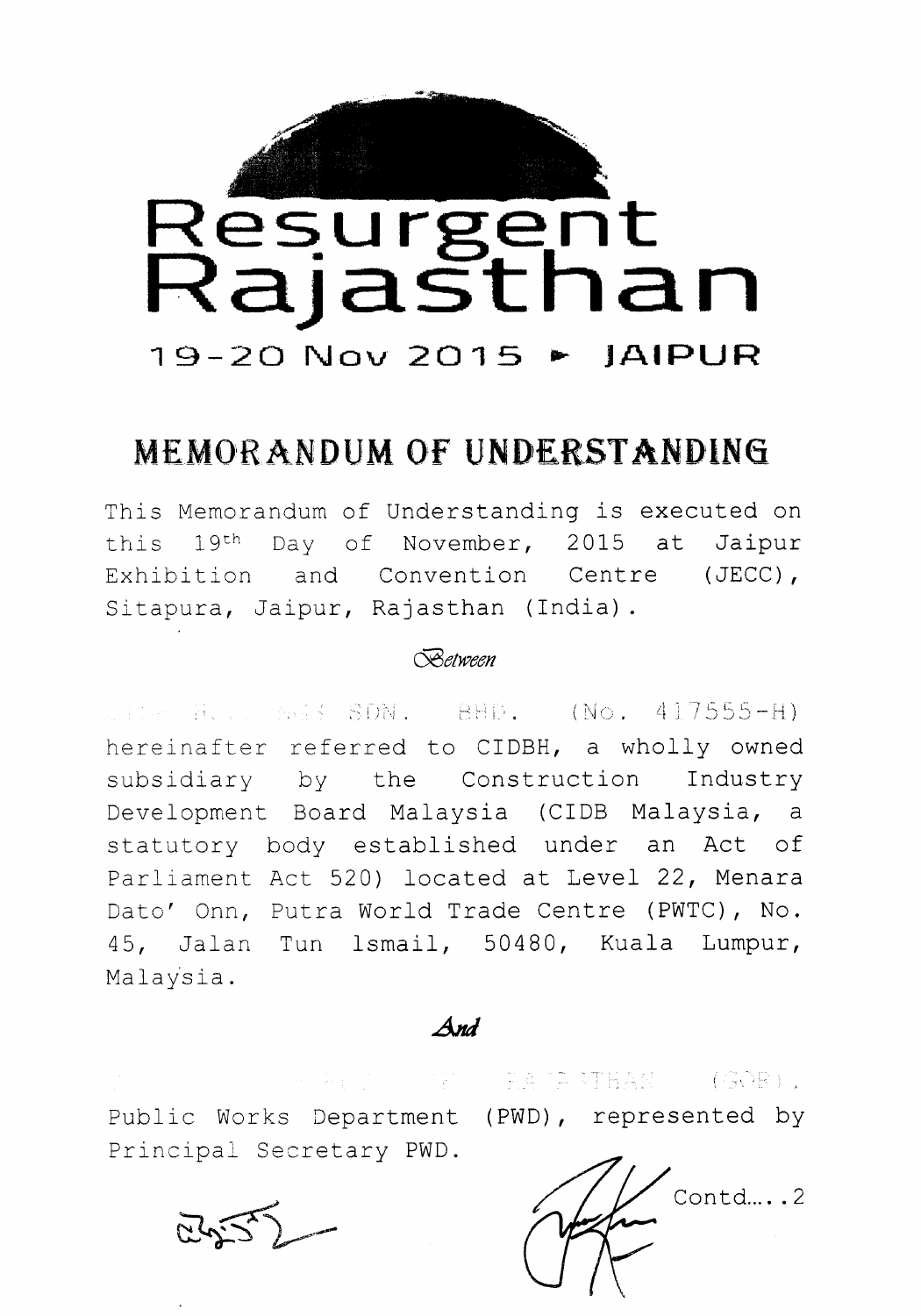The CIDBH through Malaysian Public and Private Associates wishes to develop the following project(s) in Rajasthan:

| <b>Highways</b><br>State<br>on<br>1000<br>10,000<br><b>Annuity basis</b> | Project |  | <b>Proposed Investment</b><br>(INR in Cr.) | <b>Potential</b><br><b>Employment</b> |  |
|--------------------------------------------------------------------------|---------|--|--------------------------------------------|---------------------------------------|--|
|                                                                          |         |  |                                            |                                       |  |
|                                                                          |         |  |                                            |                                       |  |

The proposals in respect to the specific highway projects to be submitted within six months of signing of this MOU.

This Memorandum of Understanding is made to facilitate The CJOBH Malaysia and their associates for development of the aforesaid projects in Rajasthan.The terms in this MOU are not exhaustive and are expressly 'subject to contract' until a final written agreement has been entered into. The terms are not intended to be legally binding between the Parties except where specifically stated.

In Witness here of:

For and on behalf of PWD Government of Rajasthan

~ *~V*

D. B. Gupta I.A.S. Principal Secretary PWD GOR

For and on behalf of CIDBH Sdn Bhd

Malaysia Dato Sri Ir. Dr. Judin Abdul Karim 'Chairman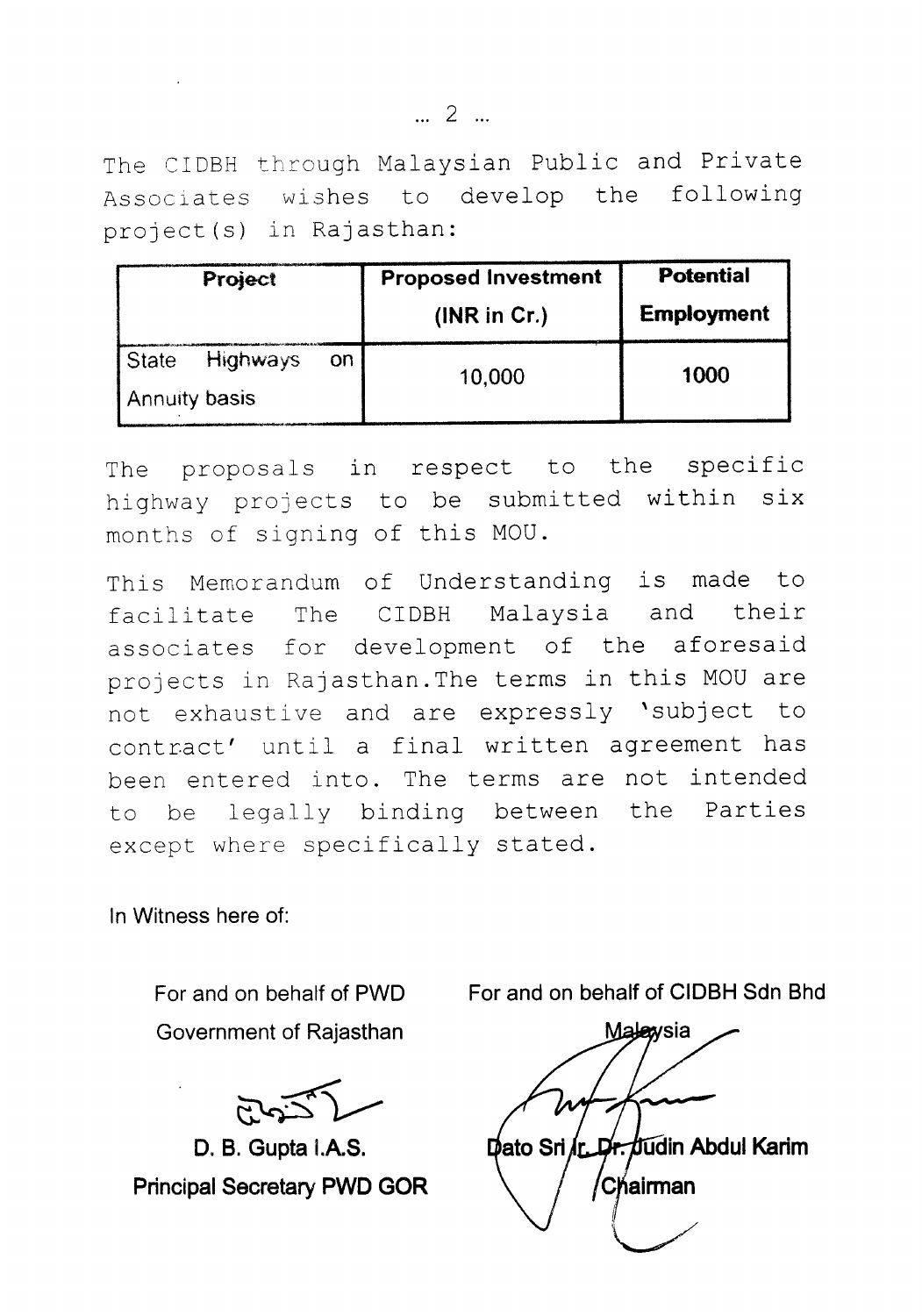| Roads & Highways (PWD) |                                                                    |                                                                                                                                     |                                                                                                                 |                                        |                        |                     |  |  |
|------------------------|--------------------------------------------------------------------|-------------------------------------------------------------------------------------------------------------------------------------|-----------------------------------------------------------------------------------------------------------------|----------------------------------------|------------------------|---------------------|--|--|
| S.No.                  | <b>Company Name</b>                                                | <b>Investor Details</b>                                                                                                             | <b>Project Details</b>                                                                                          | Proposed<br>Investment<br>(in Cr. Rs.) | Proposed<br>Employment | Concerned<br>Deptt. |  |  |
|                        | <b>CIDB</b><br>BRD (No.<br>$411555 - H$                            | Level 22, Menara Putra<br><b>HOLDINGS SDN.</b> World Trade Centre<br>(PWTC), No. 45 Tun Ismail,<br>50480, Kuala<br>Lumpur, Malaysia | State Highways on<br>Annuity basis                                                                              | 10,000                                 | 1,000                  | <b>PWD</b>          |  |  |
| $\overline{2}$         | Ministry of Roads<br>Transport &<br>Highways, GoI,<br>New Delhi    | Ministry of Roads Transport<br>& Highways, GoI, New<br>Delhi                                                                        | Development of National 3753.9<br>Highways {NH(O), EPC<br>mode, PR Schemes}<br>through State PWD                |                                        |                        | <b>PWD</b>          |  |  |
| 3                      | Ministry of Roads<br>Transport &<br>Highways, GoI,<br>New Delhi    | Ministry of Roads Transport<br>& Highways, GoI, New<br>Delhi                                                                        | Development of State<br>Highways/Major District<br>Roads (CRF, EI & ISC<br>Schemes) through State<br><b>PWD</b> | 1832.72                                |                        | PWD                 |  |  |
| $\overline{4}$         | Ministry of Roads<br>Transport $\&$<br>Highways, GoI,<br>New Delhi | Ministry of Roads Transport<br>& Highways, GoI, New<br>Delhi                                                                        | Development of National 12353.65<br>Highways through<br>National Highways<br>Authority of India<br>(NHAI)       |                                        |                        | <b>PWD</b>          |  |  |

 $\blacktriangledown$